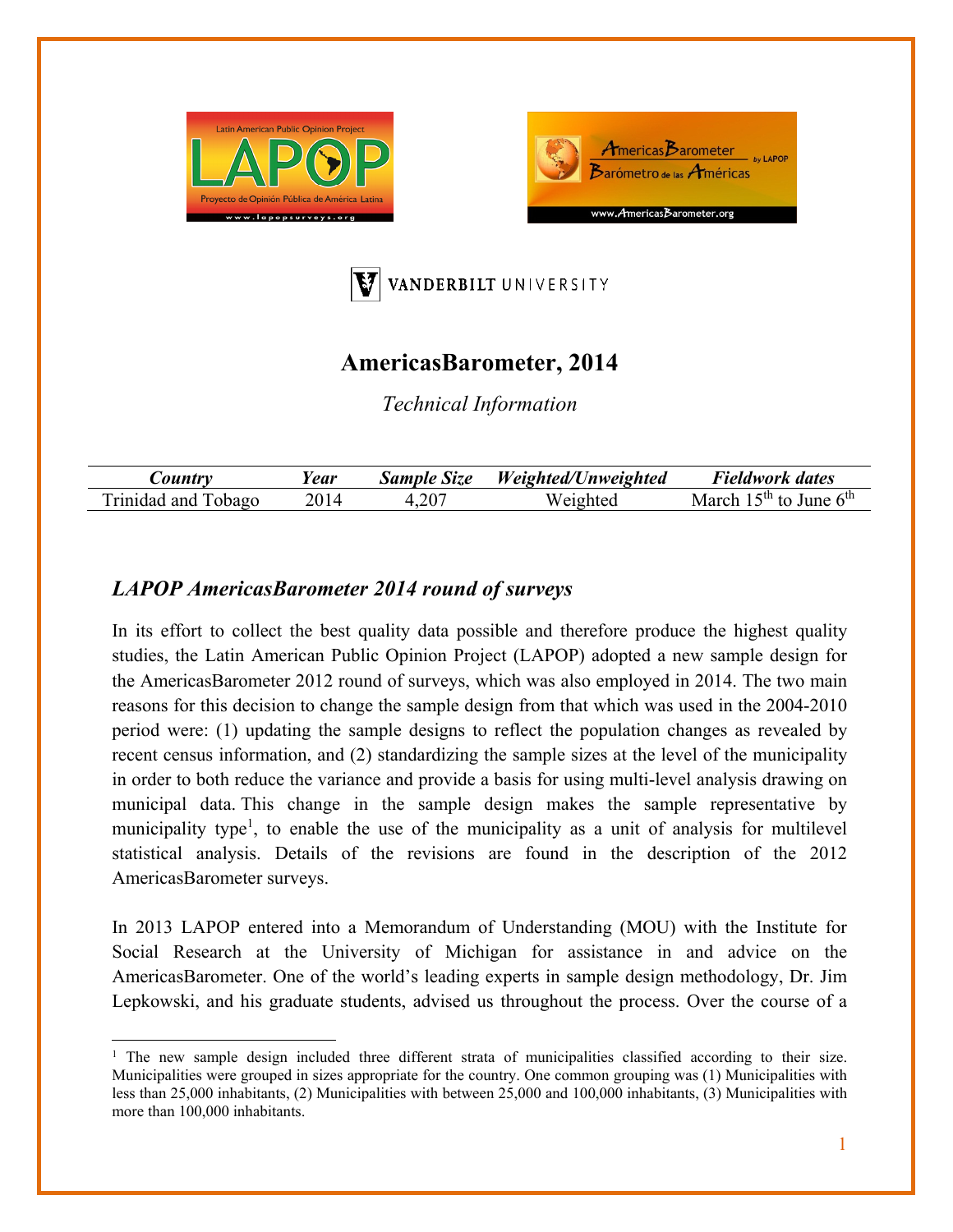year we worked with Dr. Lepkowski and his team of graduate students to review each previously developed sample design and to secure their input and advice on new designs. Our colleagues at the University of Michigan, confirmed that LAPOP had already been following the best practices, within the limits of resources at our disposal, in its sample design. Our own review of the major update we carried out in 2012 sample design left us pleased in almost every respect. The effort to obtain a standard sample size per municipality/canton/parish did not have any adverse impact on intra-class correlation levels, yet has given us a basis for calculating context effects at the local level. In some particular cases, however, in the 2014 round we requested country teams to conduct specific alterations, like updating their sampling frame to take into consideration (if available) the new 2010-2011 national census information. We also asked teams to verify that the 2012 sample design continues to reflect and represent each country population structure and distribution.

Finally, after several rounds of consultations and technical discussions with experts at the ISR at the University of Michigan on how to update the 2012 samples for the 2014 round of surveys, LAPOP requested that countries to update their samples at the block level while retaining the same primary and sub-stratification units (i.e., *Estratopri, Municipalities and Census Segments)*  that were included in the 2012 sample. This means that users of prior AmericasBarometer surveys can do so knowing that the designs across time remain very similar, if not identical. Countries that had new population census available and did not experience significant population shifts or changes in their population distribution were asked to replicate the 2012 sample using the latest census information available and to replace the sampling points at the block level.

With respect to *data collection*, in the 2014 round of the AmericasBarometer we expanded the use of handheld electronic devices. For the first time, we employed for data collection the "Adgys"© questionnaire app designed by our partners in Cochabamba, Bolivia. The use of electronic devices for interviews and data entry in the field reduces data entry errors, supports the use of multiple languages, and permits LAPOP to track on a daily basis the progress of the survey, down to the location of interviews (which are monitored in real time, or nearly real time, but not recorded into the public datasets in order to preserve respondents' privacy) and the timing of the interviews. The team in Bolivia worked long hours to program the samples and questionnaires into the Adgys platform for the 20 countries in which we used this technology. In the remaining 6 countries we continued our use of PDAs and a Windows Mobile-based software application supported by our hardworking partners at the University of Costa Rica.

The remaining pages of this technical note describe the sample design of the AmericasBarometer 2014 survey in Trinidad and Tobago.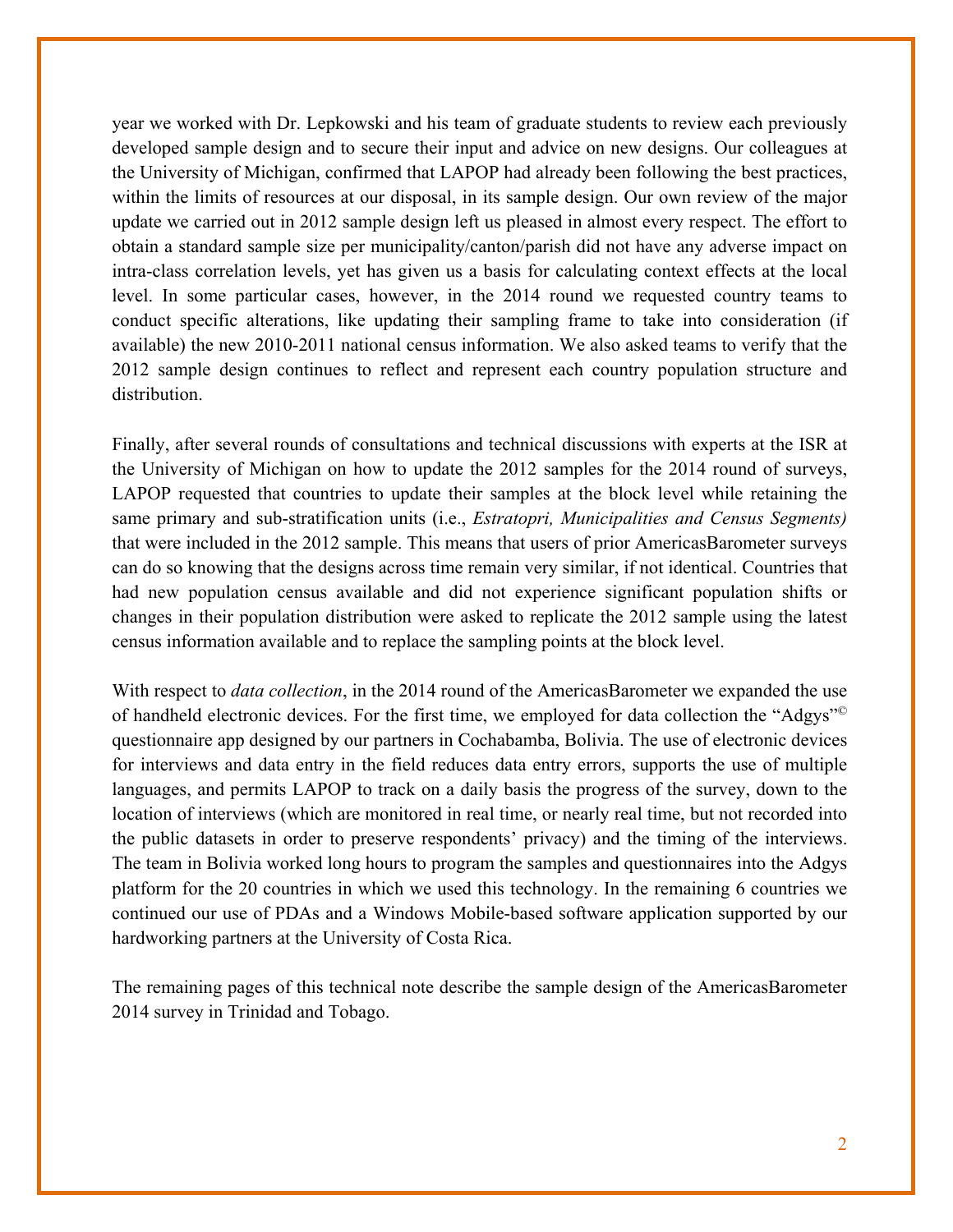## *Trinidad and Tobago 2014 AmericasBarometer Round*

This survey was carried out between March  $15<sup>th</sup>$  and June 6<sup>th</sup> of 2014, as part of the LAPOP AmericasBarometer 2014 wave of surveys. The 2014 survey was conducted by Vanderbilt University with the field work being carried out by University of West Indies. The 2014 AmericasBarometer received generous support from many sources, including USAID, UNDP, IADB, Vanderbilt U., Princeton U., Université Laval, U. of Notre Dame, among others.

In this sample design, as a sampling frame, we used the list of municipalities, communities, enumeration districts, and maps in Trinidad & Tobago from the 2000 census by the Central Statistical Office (CSO). The project used a national probability sample design of voting-age adults, with a total N of 4,207 people. It involved face-to-face interviews conducted in English. The survey used a complex sample design, taking into account stratification and clustering, and weighting.

The Trinidad and Tobago 2014 survey included an oversample conducted in the Regional Corporations of Port of Spain, Diego Martin, and San Juan/ Laventille, located in the Western Strata. The original 2012 sample size in the Western Strata (of 320 cases) was expanded in the 2014 round to 3,011 cases. The additional Enumeration Districts in these three Regional Corporations was done using PPS, based on the most recent population census of 2011.

The sample consists of five strata representing the five main geographical regions: west, east, central, south, and Tobago. Since Tobago has a small population, a larger sample of respondents from this island was drawn, and sample weights were incorporated to reflect the actual known distribution of the population between the two islands. The sample must be weighted to produce a representative national result. Each stratum was further sub-stratified by Cities and Boroughs and urban and rural areas.

Quotas for gender and age were adopted since multiple recalls in a national sample such as this are impractical from a cost standpoint. Our experience shows that even three recalls leave the sample with a notable gender imbalance (more women than men). Rather than have to include post-hoc weights to adjust for this sample error, we resolve the problem in the field via quotas.

Table 1 shows the unweighted sample size in each of the five regions (strata) and by municipality size.